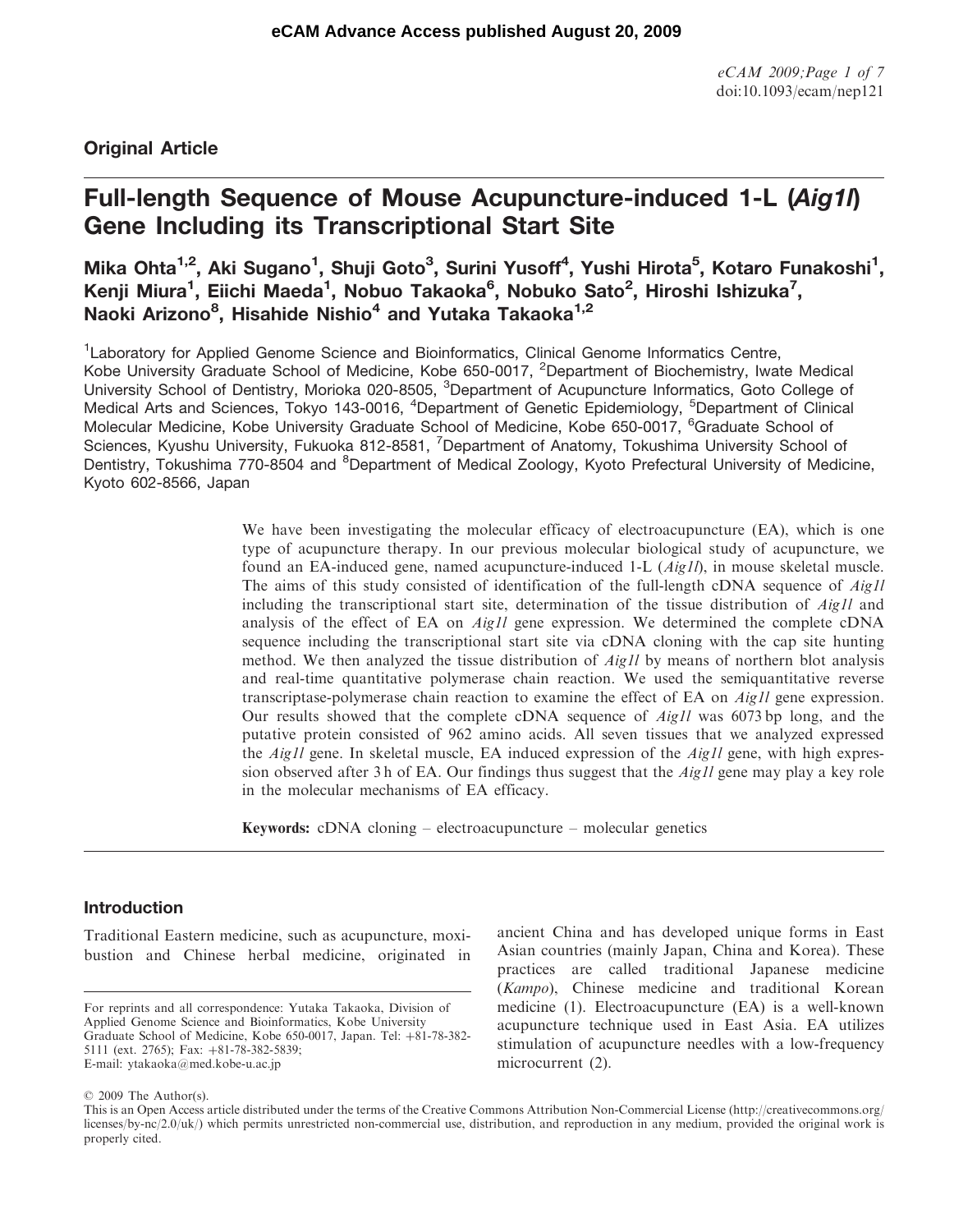Comprehensive analysis of changes in gene expression is called transcriptome analysis, which has provided a number of findings to medical science. cDNA microarray and GeneChip array methods allow such comprehensive gene expression analysis (3,4). Certain research groups have reported investigations of gene expression in EA-treated animals in which they used cDNA microarrays. Kim et al. (5) reported that 30 min of EA applied every 16 h for 2 days induced a change in expression of genes related to natural killer cell activity in the spleen. Ko et al. (6) showed that gene expression of mitogenactivated protein kinase II (MAPK II), Fas-AP and LIM increased in spinal cord after 3 weeks of daily application of EA for 30 min. Chae et al. (7) reported research on acupuncture-treated humans that they analyzed by using a cDNA microarray; after correlating gene expression with responses to acupuncture stimulation, they found individual differences in acupuncture analgesia.

We have also analyzed the effect of EA at the gene transcriptional level (2). In that study, we found that EA stimulation caused myostatin gene suppression leading to satellite cell proliferation in skeletal muscle. During that study, we discovered a previously unknown gene that was induced by EA in mouse skeletal muscle and named it *Aig1l*. We found high expression of this gene after EA stimulation in mouse skeletal muscle. This finding agrees with clinical observations that the effect of acupuncture appears some time after stimulation, and it led us to further analysis of this gene.

In the study described here, we used cDNA cloning with the cap site hunting method (8) to determine the full-length cDNA sequence of Aig1l, the full-length sequence consisting of the transcriptional start site to the poly(A) tail. Complete full-length cDNA sequencing is important for functional analysis of the gene; knowing the transcriptional start site makes it possible to evaluate the transcriptional regulatory domain by bioinformatics analyses. Indeed, we used bioinformatics to analyze the transcriptional regulatory domain of Aig1l. We also analyzed the full-length cDNA sequence by bioinformatics analysis and detected functional domains of Aig1l. Finally, we examined Aig1l expression in each tissue by using northern blot analysis and real-time quantitative polymerase chain reaction (real-time PCR). For the relation between the Aig1l gene and EA, we investigated Aig1l expression via semiquantitative reverse transcriptase polymerase chain reaction (RT–PCR) at different times after EA stimulation of muscle.

# Methods

#### Animals and EA Conditions

Inbred C57BL/6 male mice, 8 weeks old, were purchased from Charles River Laboratories (Yokohama, Japan). For EA stimulation, we used stainless-steel acupuncture needles (40 mm long and 0.16 mm in diameter; Seirin, Shizuoka, Japan). We inserted the needles into five anesthetized mice to a depth of 5–7 mm and then stimulated the needles with an electrical stimulator (Kyushu Ryoudoraku, Fukuoka, Japan). Hindleg muscles of mice received EA stimulation at points corresponding to the acupoints BL36 and BL59 (for details, see our web site: [http://bionano.med.kobe-u.](http://bionano.med.kobe-u) ac.jp/adss/) for 15 min with 1.2 Hz repetitions, according to our previous study (2). We similarly anesthetized a control group of five mice but did not treat them with EA.

This research was performed according to the Standards Relating to the Care and Management, etc. of Experimental Animals (Ministry of the Environment, Tokyo, Japan) (9). This study was approved by the Committee for Safe Handling of Living Modified Organisms of Kobe University (Permission number 17–21) and was carried out according to the guidelines of the Committee.

#### RNA Extraction and cDNA Synthesis

We extracted total RNA from various tissues (brain, skeletal muscle, heart, lung, spleen, liver and kidney) obtained from non-EA-treated mice by using the TRIzol reagent (Invitrogen, Carlsbad, CA, USA) method.

To extract total RNA, we prepared skeletal muscles (gastrocnemius, soleus, biceps femoris and gluteus) from EA-treated mice at the time points of immediately after EA (0 h) and then 1, 3 and 24 h after EA  $(n=5$  for each time point). We chose these time points on the basis of our clinical experience and observations during acupuncture treatment, which we classified into two groups: 'rapid effect' for immediately (0 h) and 1 and 3 h after EA, and 'late effect' for 24 h after EA. We similarly extracted total RNA from skeletal muscles from the control group. For each PCR analysis, we reverse transcribed total RNA  $(5 \mu g)$  into cDNA by using the SuperScript First-Strand Synthesis System for RT–PCR (Invitrogen), according to the manufacturer's instructions.

#### Northern Blot Analysis

We subjected the denaturated total RNA  $(1 \mu g)$  to electrophoresis on 1.2% agarose/2% formaldehyde gel and then transferred the samples to a positively charged nylon membrane. To generate anti-sense RNA probes, we cloned a 509 bp of Aig1l cDNA fragment (nucleotide positions 3720–4228) derived from the PCR amplification by using the TOPO TA cloning kit (Invitrogen). We prepared digoxigenin-labeled RNA probes with DIG RNA Labeling Mix (Roche Diagnostics GmbH, Mannheim, Germany). The membrane was hybridized with DIGlabeled RNA probes just described in DIG Easy Hyb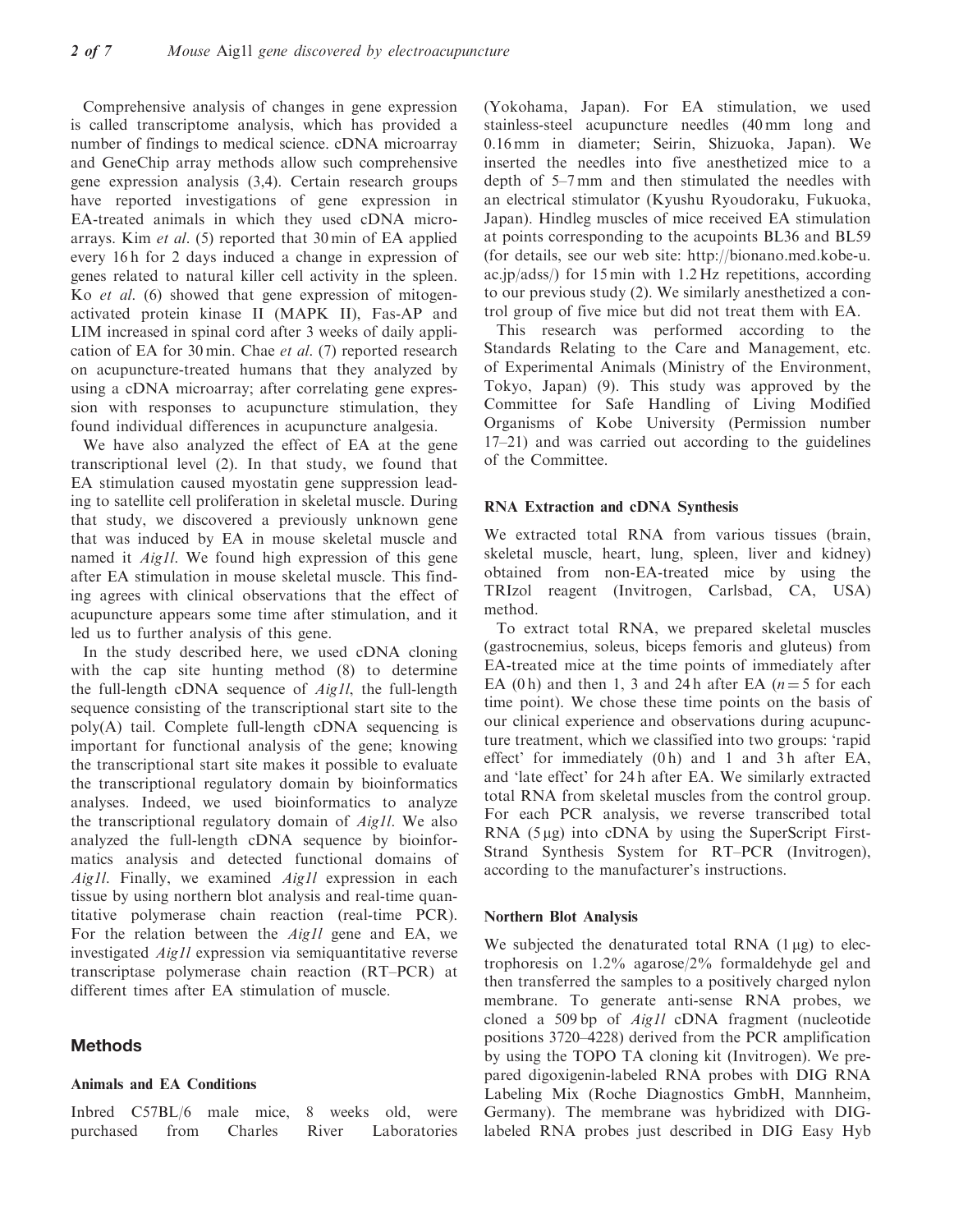(Roche Diagnostics) at 68°C overnight. Then, excess probe was washed away:  $2 \times$  SSC/0.1% SDS was used twice at RT, and then  $0.1 \times$  SSC/0.1% SDS was used twice at 68°C. Hybridized DIG-labeled RNA was detected by means of alkaline phosphatase-conjugated anti-DIG antibody (Roche Diagnostics), after which CSPD Substrate was added and the membrane was exposed to X-ray films to obtain signals. The membrane was rehybridized with the DIG-labeled mouse glyceraldehyde-3-phosphate dehydrogenase (G3PDH) RNA probe (Genostaff, Tokyo, Japan) as an internal control.

#### Real-time Quantitative PCR and Semiquantitative RT–PCR

Real-time quantitative PCR was performed by using SYBR Green I and a LightCycler (Roche Diagnostics), according to the manufacturer's instructions. The reaction mixture consisted of  $2 \mu l$  of FastStart DNA Master SYBR Green I (Roche Diagnostics),  $2 \text{ mM } MgCl<sub>2</sub>$ ,  $2 \mu l$ of cDNA and each primer at 10 pmol, plus water to a final volume of  $20 \mu$ . The PCR conditions were 95 $\degree$ C for 10 min followed by 40 cycles in three steps:  $95^{\circ}$ C for 15 s, 58°C for 10s and 72°C for 25s and then 60°C for 10s. The primers used for real-time PCR were as follows: for Aig1l, sense: 5'-TTGAAGCCAGCTCTTTGGAG-3' and antisense: 5'-TTTGCCTACGGTTCCTGAAG-3'; for G3PDH, which served as an internal control (10), sense: 5'-GGAAAGCTGTGGCGTGATG-3' and antisense: 5'-CTGTTGCTGTAGCCGTATTC-3'.

For semiquantitative RT–PCR, for which we used a thermal cycler (GeneAmp PCR System 9700; Applied Biosystems, Foster City, CA, USA), the reaction mixture  $(20 \mu l)$  contained 5 pmol primers, 0.4 unit AmpliTaq Gold DNA polymerase (Perkin-Elmer/Cetus, Tokyo, Japan),  $1 \times PCR$  buffer and  $200 \mu l/l$  dNTPs. We analyzed the Aig1l gene expression pattern after the EA stimuli by means of RT–PCR with primers as follows: sense: 5'-ACTGGGATACACTCGTGAGC-3'; antisense: 5'-GACACAGGAAGGTCACCACCA-3'. Primers of G3PDH for RT–PCR were the same as the ones used for real-time PCR. We then performed 28 cycles of

amplification (one cycle: denaturation at  $94^{\circ}$ C for 60 s, annealing at 55 $\degree$ C for 60 s and extension at 72 $\degree$ C for 60 s), and we analyzed 449 bp PCR products from Aig1l by using 1.5% agarose gel electrophoresis. After electrophoresis, we determined the densitometric values of these PCR bands by the same procedure that we reported in our previous study (2), using the ImageJ program (Wayne Rasband, National Institutes of Health, Bethesda, MD, USA).

#### Full-length cDNA Sequencing and Bioinformatics Analysis

We amplified a partial sequence of Aigll by use of two primers-forward, 5'-ACTGGGATACACTCGT GAGC-3', and reverse, 5'-GACACAGGAAGGTCACC ACCA-3'-as probes. The Aig1l probe served to screen the mouse brain cDNA library (Stratagene, La Jolla, CA, USA). We screened with the labeled probe by means of the AlkPhos Direct system (Amersham Biosciences Corp., Piscataway, NJ, USA), according to the manufacturer's protocol. We isolated and purified positive clones. We then performed automated DNA sequencing analysis by using the ABI Prism 377 with the BigDye Terminator Cycle Sequencing Reaction Kit (Applied Biosystems). We confirmed sequencing results with both strands.

We determined the transcriptional start site of the *Aig1l* gene by using the cap site hunting method with mouse skeletal muscle and brain cap site cDNA (Nippon Gene, Toyama, Japan), according to the manufacturer's instructions. The procedure for synthesis of cap site cDNA was reported previously (8) as follows: we removed the cap structure of mRNA with tobacco acid pyrophosphatase. We then ligated a synthetic oligoribonucleotide to the decapped mRNAs with T4 RNA ligase. We converted the ligated mRNA to cDNA by using reverse transcriptase, with oligo(dT) as a primer. In this study, we first performed PCR with the cap site cDNA and then performed nested PCR. Figure 1 shows the primer sets for those PCRs. We amplified samples of the first PCR for 35 cycles under the following conditions: denaturation for 20 s at 95 $\degree$ C, annealing for 20 s at 60 $\degree$ C and extension for  $90 s$  at  $72°C$ . We used aliquots of the first PCR



Figure 1. PCR primer sets for the cap site hunting method analysis of the *Aig1l* gene. The cap site hunting method allowed detection of the transcriptional start site of the gene. Horizontal arrows indicate positions of the primer pairs. In the first PCR, we prepared primer sets for the brain (RDT1 and R4) and skeletal muscle (RDT1 and R3). In the nested PCR, we prepared primer sets for the brain (RDT2 and R2) and skeletal muscle (RDT2 and R1). The vertical arrow points to the transcriptional start site. Underlining shows the start codon atg. Italic letters designate the synthetic rOligo sequence ligated to the mRNA.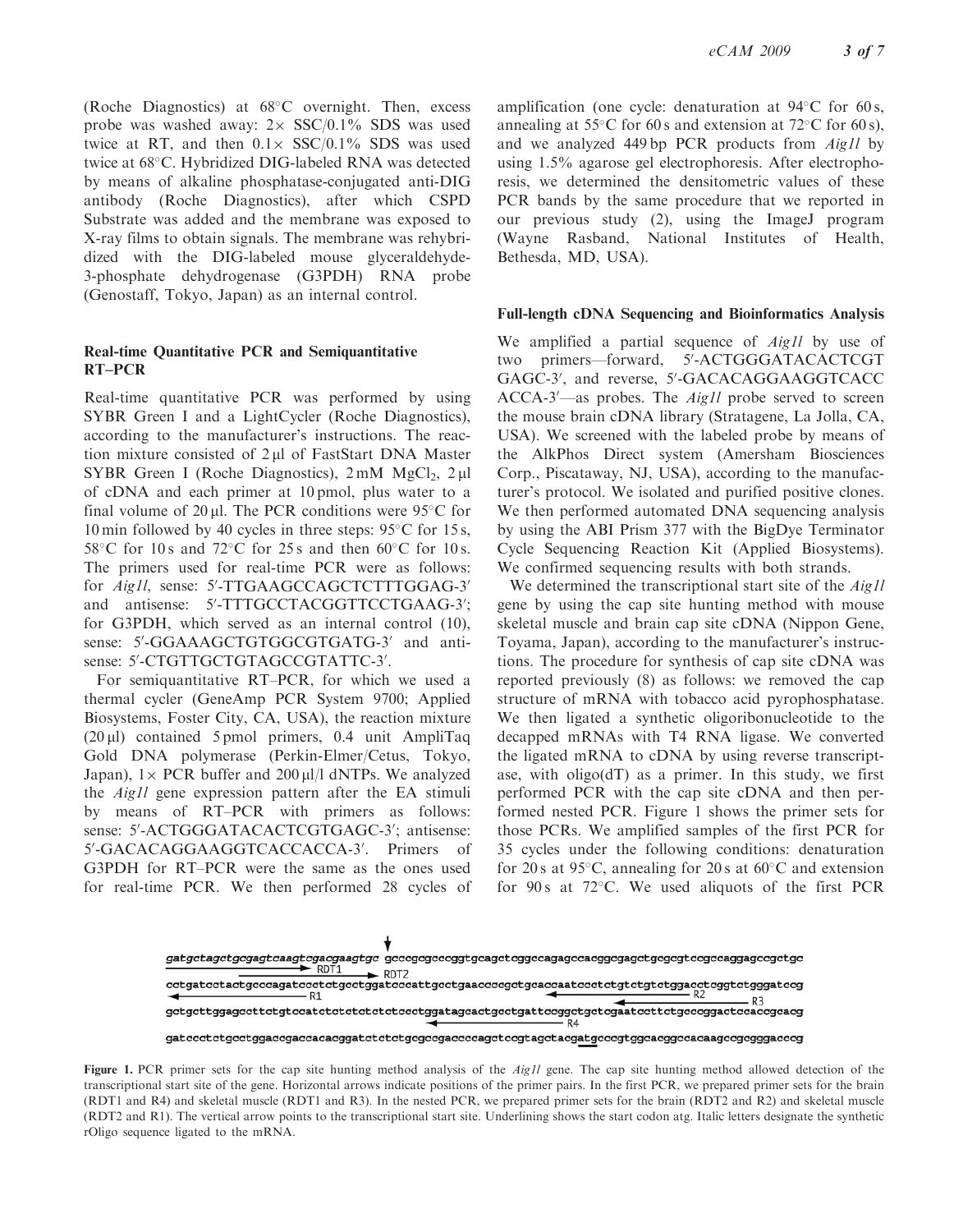reaction as the template in the nested PCR reaction, performed under the same conditions. We then excised PCR products from the low-melting-temperature 1.5% agarose gel, inserted them into the TA vector, and sequenced them. After we sequenced the full-length cDNA, we performed bioinformatics analysis of Aig1l by using the Pfam database [\(http://pfam.sanger.ac.uk](http://pfam.sanger.ac.uk/)/). Then, to analyze the transcriptional control regions of Aig1l genes (upstream from the ascertained transcriptional starting point), we used SHAFT [\(https://suzume.med.kobe-u](https://suzume.med.kobe-u) .ac.jp/SHAFT/), an automated application of the search and choice analyses for transcription factors that we previously developed (2).

## **Results**

## Cloning of the Full-length cDNA Sequence of Aig1l and Bioinformatics Analysis of the Gene

We determined the full-length cDNA sequence of the Aig1l gene via cDNA cloning and use of the mouse brain cDNA library, because the brain showed high expression of the gene. We ascertained the transcriptional starting point of the gene by means of the cap site hunting method with cap site cDNAs from mouse brain and from mouse skeletal muscle, because the transcriptional start site is not included in the usual cDNA libraries. We obtained the same transcriptional start site from cap site cDNA of both mouse brain and muscle. After we determined the complete cDNA sequence of *Aig1l*, we registered it with the GenBank genome database (GenBank accession no. DQ167195). The full-length cDNA sequence was 6073 bp long, and the putative protein consisted of 962 amino acids (Fig. 2). Bioinformatics analysis performed via the Pfam database indicated that Aig1l includes CUB and Sushi domains. The transcriptional control region, near the transcriptional start site, of the Aig1l gene has Sp1, CP2 and MZF1 binding motifs that we detected by using the SHAFT program.

#### Tissue Distribution of the Aig1l Gene and Characteristics of Gene Expression Induced by EA

All tissues, brain, skeletal muscle, spleen, heart, lung, kidney and liver, expressed the Aig1l gene as determined by semiquantitative RT–PCR: the highest expression was found in the brain (data not shown). Northern blot analysis performed in the normal sensitivity mode showed high Aig1l gene expression in the brain (Fig. 3a); the northern blot analysis performed in the high sensitivity mode revealed very weak gene expression in the heart, lung and spleen (data not shown). In addition, real-time quantitative PCR analysis also indicated that the brain had the highest Aig1l gene expression and all other tissues had very weak gene expression (Fig. 3b).

We then analyzed the effect of EA on *Aig1l* expression in skeletal muscle by using semiquantitative RT–PCR. EA induced expression of *Aig1l* at each time point. We found the highest expression after 3 h of EA (Fig. 3c).

### **Discussion**

In this research, we determined the full-length cDNA sequence of the mouse *Aig1l* gene, which EA stimulation induced in mouse skeletal muscle, and analyzed its expression. Because skeletal muscle expressed the Aig1l gene after EA stimulation, this gene may be involved in the molecular mechanism of the effectiveness of EA therapy.

We performed full-length cDNA cloning of the Aig1l gene, including the transcriptional start site. We determined this site via the cap site hunting method (Fig. 1). The complete cDNA sequence was 6073 bp long and mapped to chromosome 5 in the mouse genome database. The mouse *Aig1l* gene is a homologue of the human SEZ6L gene (11). The coding sequences of these genes showed 79% homology. The human SEZ6L gene is a homologue of the mouse Sez6 gene, which research on seizures has detected (12,13). The coding sequences for Aig1l and the mouse Sez6 showed 54.8% homology. This finding may reflect the effect of EA stimulation on the brain and nervous system in view of the relation among the gene *Aig1l* and the seizure-related genes Sez6 and SEZ6L.

Our investigation of the tissue distribution of Aig1l gene expression revealed the greatest expression in the brain, as evidenced by semiquantitative RT–PCR (data not shown), northern blot analysis (Fig. 3a) and realtime quantitative PCR analysis (Fig. 3b). All other tissues evaluated—skeletal muscle, heart, lung, spleen, liver and kidney—had much weaker Aig1l expression than the brain (Fig. 3a and b). The human SEZ6L gene was also reportedly detected in various tissues (11).

Bioinformatics analysis of Aig1l near the transcriptional control region showed Sp1, CP2 and MZF1 binding motifs. Sp1 and CP2 are ubiquitously expressed transcription factors. Sp1 functions in development and differentiation (14,15), and CP2 operates in regulation of erythroid genes (16,17). MZF1 is involved in proliferation and differentiation (18). These bioinformatics results agree with findings on the tissue distribution of Aig1l gene expression.

Our analysis with the Pfam database showed that Aig1l has CUB and Sushi domains (Fig. 2). CUB domains occur almost exclusively in extracellular and plasma membrane-associated proteins, and in proteases (19–21). Those proteins reportedly participate in a wide range of biological functions: developmental processes (22–25), neurotransmission (26), cell signaling (27), hemostasis (20), tumor suppression (28), inflammation (29) and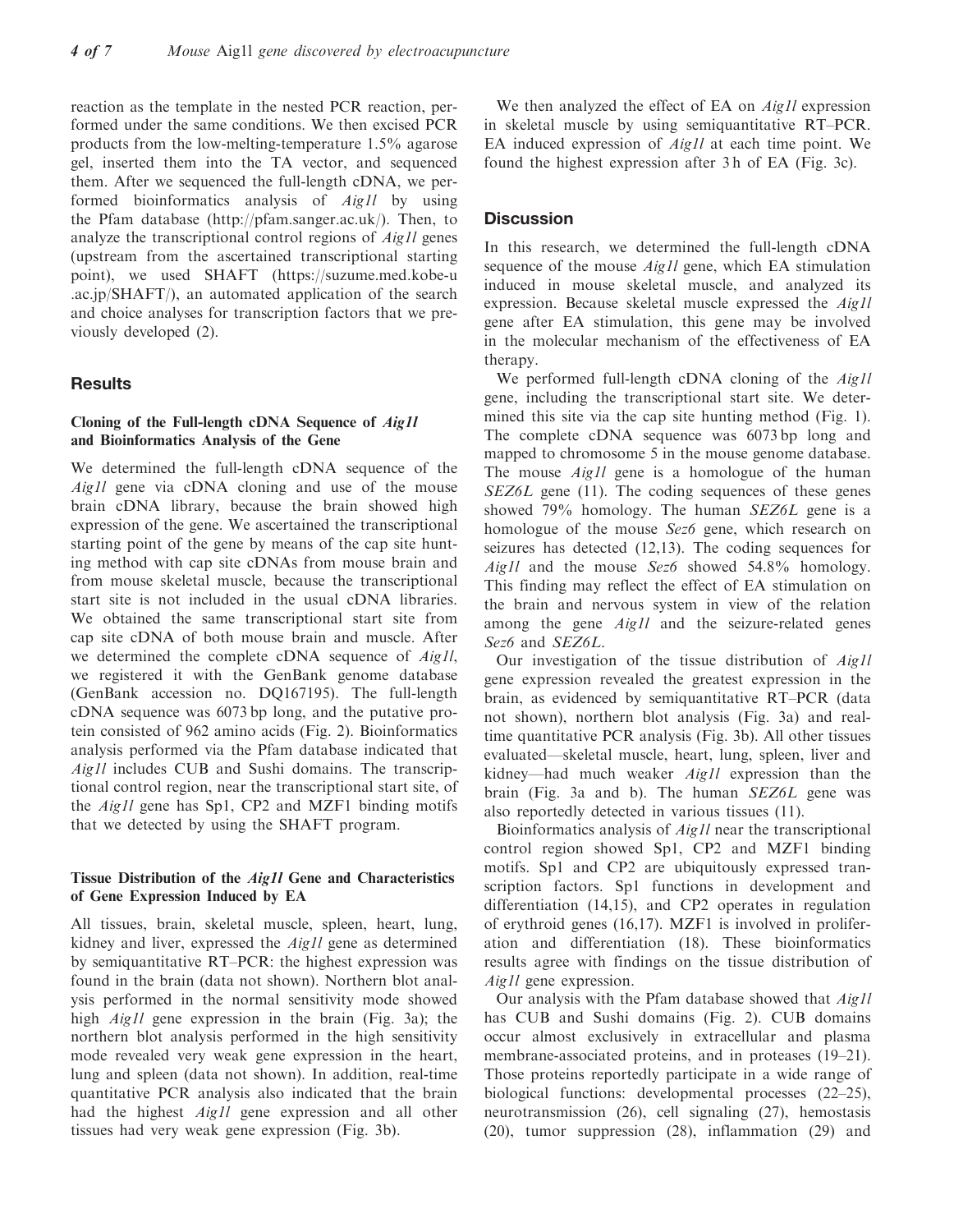

Figure 2. Nucleotide and deduced amino acid sequences of the *Aig1l* gene. The lowercase upper letters correspond to the nucleotide sequence. The capital letters refer to the deduced amino acid sequence. The numbers at the ends of the lines indicate nucleotide positions. Underlining shows the initiation codon atg. The closed boxes with white letters designate the CUB domain; the open boxes with black letters indicate the Sushi domain. An asterisk indicates the stop codon (taa). A double underline identifies the poly(A) signal sequence.

complement activation (21). Sushi domains are known as complement control protein modules, or short consensus repeats, found in complement and adhesion proteins (30). Sushi domain-containing proteins operate in regulation

of the complement system and in blood clotting. Involvement of these proteins in cell adhesion (30), embryogenesis (31) and blood coagulation (32) has also been reported. In addition, the human SEZ6L and mouse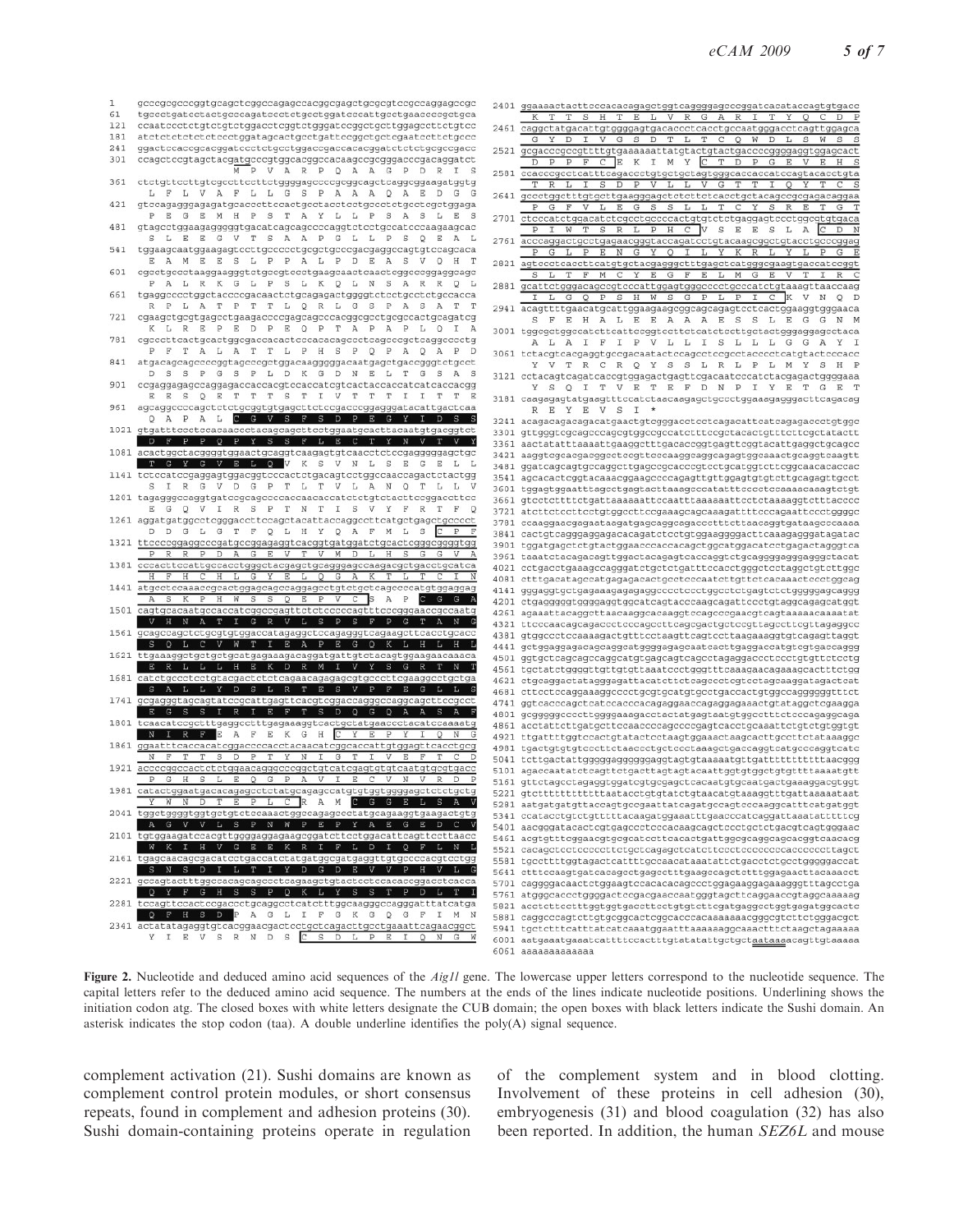

Figure 3. Tissue distribution and effect of EA on *Aig1l* gene expression. (a) Tissue distribution of  $Aig1l$  as detected by northern blot analysis in the normal sensitivity mode. (b) Tissue distribution of  $Aig1l$  as detected by real-time quantitative PCR analysis  $(n = 5)$ . (c) Semiquantitative RT–PCR analysis of *Aig1l* gene expression in skeletal muscle after EA. Lanes are as follows: C: no EA stimulation (control); 0: EA-treated sample just after stimulation; 1, 3 and 24: EA-treated samples at 1, 3 and 24h after stimulation, respectively; NC: negative PCR control containing no cDNA template in the PCR mixture; G3PDH served as a loading control. The following tissues expressed the Aig1l gene in (a) and (b): brain, B; muscle, M; heart, H; lung, Lu; spleen, S; liver, L and kidney, K. NC indicates negative control.

Sez6 genes, the homologous genes of *Aig1l*, have both CUB and Sushi domains  $(11-13)$ . The Sez6 gene is reportedly important for neuronal information transfer, which Gunnersen et al. (33) determined on the basis of analysis using Sez6 knockout mice. Their report showed that Sez6 proteins are important for normal dendritic arborization of cortical neurons and for development of appropriate excitatory synaptic connectivity. All these reports suggest that Aig1l may be associated with neurotransmission and protein-protein interaction. In view of the relation between those domains of Aig1l and the effect of EA, further analysis of *Aigll* focused on neurotransmission and protein–protein interaction may reveal the functional importance of this gene.

In addition, we examined chronological changes in Aig1l gene expression to verify the effect of EA stimulation of skeletal muscle on gene expression. We found that EA did induce  $Aig1l$  gene expression, with the highest expression measured after 3 h of EA (Fig. 3c). This result suggests that the *Aig1l* gene is related to the rapid effect of EA stimulation.

During the process of Aig1l gene detection, we utilized transcriptome and histochemical analyses and discovered that EA induced a satellite cell-related proliferative reaction in skeletal muscle (2). Certain other research groups have also reported transcriptome analysis of EA, which revealed the efficacy of EA stimulation: Kim et al. (5) showed that EA increased natural killer cell activity with high efficacy, and Ko *et al.* (6), by using  $cDNA$ microarray analysis, reported that the opioid receptor was involved in analgesic processes of EA. Thus, transcriptome analysis may be one of the most effective approaches for research in complementary and alternative medicine.

In conclusion, we determined the full-length cDNA sequence of the *Aig1l* gene and its expression in various tissues (mainly brain). We showed chronological changes in gene expression, with the greatest expression induced after 3 h of EA. However, the biochemical function of the Aig1l gene is not as yet fully explained. Additional investigations of the Aig1l gene, including the relation between this gene and EA, are warranted.

#### Acknowledgements

The authors thank Mr Hitoshi Nagano, LAc, Msc (Koujin Acupuncture Clinic, Kobe 657-0028, Japan), Mr Tomoyuki Ishido, LAc (Sho-undo Acupuncture Clinic, Soja, Okayama 719-1154, Japan) and Dr Kunihiko Takamatsu (Kobe Tokiwa College), for their helpful comments.

# Funding

20th Grant-in-aid of the Nakatomi Foundation in the fiscal year 2007.

#### References

- 1. The Japan Society for Oriental Medicine. Introduction to KAMPO Japanese Traditional Medicine. Tokyo: Elsevier Japan K.K., 2005, 2–15, 208–16.
- 2. Takaoka Y, Ohta M, Ito A, Takamatsu K, Sugano A, Funakoshi K, et al. Electroacupuncture suppresses myostatin gene expression: cell proliferative reaction in mouse skeletal muscle. Physiol Genomics 2007;30:102–10.
- 3. Wellcome Trust Case Control Consortium. Genome-wide association study of 14,000 cases of seven common diseases and 3,000 shared controls. Nature 2007;447:661–78.
- 4. Hoheisel J. Microarray technology: beyond transcript profiling and genotype analysis. Nat Rev Genet 2006;7:200-10.
- 5. Kim CK, Choi GS, Oh SD, Han JB, Kim SK, Ahn HJ, et al. Electroacupuncture up-regulates natural killer cell activity: identification of genes altering their expression in electroacupuncture induced up-regulation of natural killer cell activity. J Neuroimmunol 2005;168:144–53.
- 6. Ko J, Na DS, Lee YH, Shin SY, Kim JH, Hwang BG, et al. cDNA microarray analysis of the differential gene expression in the neuropathic pain and electroacupuncture treatment models. J Biochem Mol Biol 2002;35:420–7.
- 7. Chae Y, Park HJ, Hahm DH, Yi SH, Lee H. Individual differences of acupuncture analgesia in humans using cDNA microarray. J Physiol Sci 2006;56:425–31.
- 8. Maruyama K, Sugano S. Oligo-capping: a simple method to replace the cap structure of eukaryotic mRNAs with oligoribonucleotides. Gene 1994;138:171–4.
- 9. Ministry of the Environment, Tokyo, Japan. Standards Relating to the Care and Management, etc. of Experimental Animals.